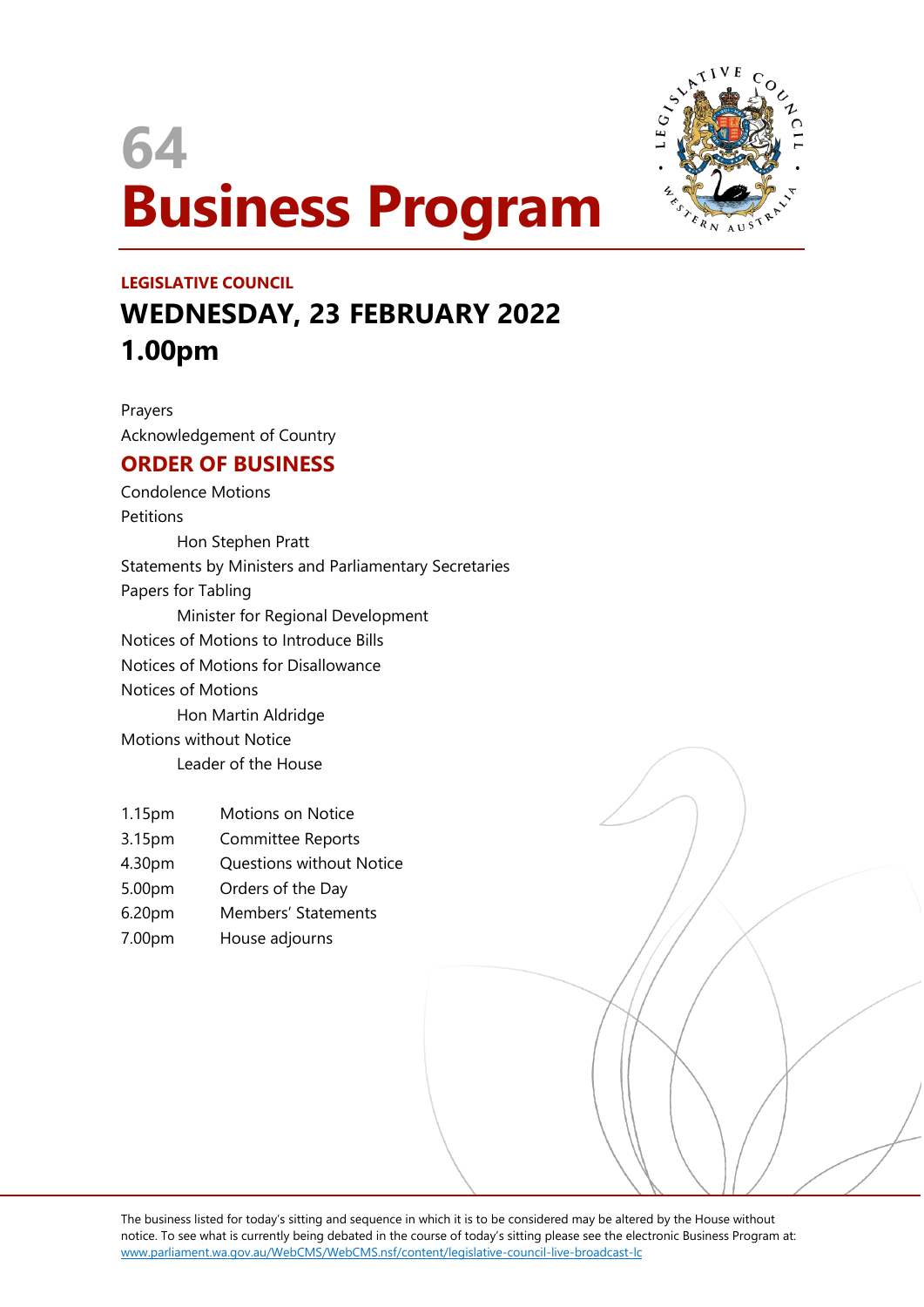#### **MOTIONS ON NOTICE**

#### **9. Family and Domestic Violence** *(Notice given 15 June 2021)*

 $\overline{a}$ 

 $\overline{a}$ 

 $\overline{a}$ 

 $\overline{a}$ 

Hon Sandra Carr: To move —

That this House notes —

- (a) the public interest that has been generated from the recently aired 'See What You Made Me Do' television series aired on SBS about peoples' experiences of family and domestic violence; and
- (b) the efforts of the McGowan Government to address this issue in the community through a significant increase in funding, awareness, and legislative reform.

#### **CONSIDERATION OF COMMITTEE REPORTS**

**1. [Joint Standing Committee on the Corruption and Crime Commission](https://www.parliament.wa.gov.au/Parliament/commit.nsf/(Report+Lookup+by+Com+ID)/FDA26B0C31AFEC394825874A00166C49/$file/Report%202%20-%20If%20not%20the%20CCC%20...%20then%20where_%20Final%20document.pdf) — Report No. 2 — If [not the CCC … then where? An examination of the Corruption and Crime Commission's](https://www.parliament.wa.gov.au/Parliament/commit.nsf/(Report+Lookup+by+Com+ID)/FDA26B0C31AFEC394825874A00166C49/$file/Report%202%20-%20If%20not%20the%20CCC%20...%20then%20where_%20Final%20document.pdf)  [oversight of excessive use of force allegations against members of the WA Police Force](https://www.parliament.wa.gov.au/Parliament/commit.nsf/(Report+Lookup+by+Com+ID)/FDA26B0C31AFEC394825874A00166C49/$file/Report%202%20-%20If%20not%20the%20CCC%20...%20then%20where_%20Final%20document.pdf)** *(Tabled 9 September 2021)*

Continuation of remarks Hon Nick Goiran — 5 min (Wednesday, 16 February 2022) on the motion of Hon Dr Steve Thomas that the report be noted.

*See Tabled paper 537.*

*Government Response Tabled 30 November 2021 (Tabled Paper 913)*.

*Time remaining on motion — 1 hour 1 min. (Motion to be postponed in 1 min).*

*Standing Order 110(2A) and (2B) applied — 13 October 2021, 17 November 2021.*

**2. [Joint Standing Committee on the Commissioner for Children and Young People](https://www.parliament.wa.gov.au/Parliament/commit.nsf/(Report+Lookup+by+Com+ID)/E50F8E8D1EE3B8E24825879000284045/$file/39119405.PDF) — Report No. 2 — [Report Review 2020-21: Examination of selected reports by the Commissioner for](https://www.parliament.wa.gov.au/Parliament/commit.nsf/(Report+Lookup+by+Com+ID)/E50F8E8D1EE3B8E24825879000284045/$file/39119405.PDF)  [Children and Young People](https://www.parliament.wa.gov.au/Parliament/commit.nsf/(Report+Lookup+by+Com+ID)/E50F8E8D1EE3B8E24825879000284045/$file/39119405.PDF)** *(Tabled 18 November 2021)*

Consideration. *See Tabled paper 895.*

**3. [Joint Standing Committee on the Commissioner for Children and Young People](https://www.parliament.wa.gov.au/Parliament/commit.nsf/(Report+Lookup+by+Com+ID)/9880D7454F4CE9374825879000285D0F/$file/39902060.pdf) — Report No. 3 — [The merits of appointing a commissioner for Aboriginal children and young](https://www.parliament.wa.gov.au/Parliament/commit.nsf/(Report+Lookup+by+Com+ID)/9880D7454F4CE9374825879000285D0F/$file/39902060.pdf)  [people](https://www.parliament.wa.gov.au/Parliament/commit.nsf/(Report+Lookup+by+Com+ID)/9880D7454F4CE9374825879000285D0F/$file/39902060.pdf)** *(Tabled 18 November 2021)*

Consideration. *See Tabled paper 896.*

**4. [Standing Committee on Estimates and Financial Operations](http://intranet/parliament/commit.nsf/(Report+Lookup+by+Com+ID)/B80496BE545D6FDB4825879C0010464B/$file/ef.ehw22.211130.rpf.085.xx.web.pdf) — Report No. 85 — [Consideration of the 2021-22 Budget Estimates](http://intranet/parliament/commit.nsf/(Report+Lookup+by+Com+ID)/B80496BE545D6FDB4825879C0010464B/$file/ef.ehw22.211130.rpf.085.xx.web.pdf)** *(Tabled 30 November 2021)*

Consideration. *See Tabled paper 937.*

*Government Response Tabled 15 February 2022 (Tabled Paper 1009)*.

**5. [Joint Standing Committee on the Commissioner for Children and Young People](https://www.parliament.wa.gov.au/Parliament/commit.nsf/(Report+Lookup+by+Com+ID)/8D30EF84A4C3463E48258752000A9E2F/$file/2020-21%20AR%20JSCCCYP%20final%20-.pdf) — Report No. 1 — [Annual Report 2020–2021](https://www.parliament.wa.gov.au/Parliament/commit.nsf/(Report+Lookup+by+Com+ID)/8D30EF84A4C3463E48258752000A9E2F/$file/2020-21%20AR%20JSCCCYP%20final%20-.pdf)** *(Tabled 16 September 2021)*

Resumption of debate (Wednesday, 8 December 2021) on the motion of Hon Neil Thomson that the report be noted.

*See Tabled paper 678.*

*Time remaining on motion — 2 hours.* 

*Standing Order 110(2A) and (2B) applied — 10 November 2021, 8 December 2021.*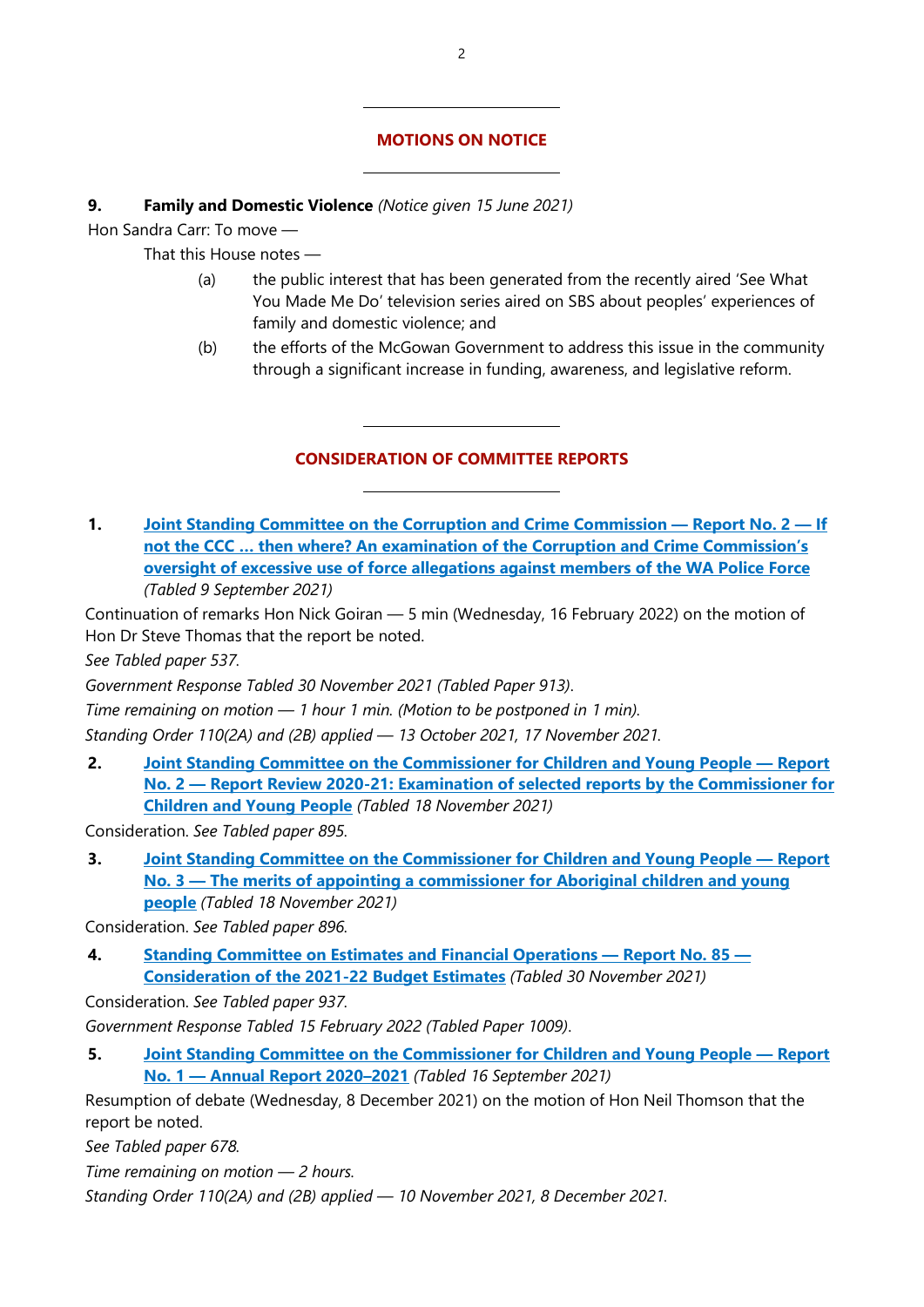**6. [Joint Standing Committee on the Corruption and Crime Commission](https://www.parliament.wa.gov.au/Parliament/commit.nsf/(Report+Lookup+by+Com+ID)/E909AD99A8A975794825874A0016281B/$file/Annual%20Report%202020-2021%20Final.pdf) — Report No. 1 — [Annual Report 2020–21](https://www.parliament.wa.gov.au/Parliament/commit.nsf/(Report+Lookup+by+Com+ID)/E909AD99A8A975794825874A0016281B/$file/Annual%20Report%202020-2021%20Final.pdf)** *(Tabled 9 September 2021)*

Continuation of remarks Hon Jackie Jarvis — 6 mins (Wednesday, 16 February 2022) on the motion of Hon Dr Steve Thomas that the report be noted.

*See Tabled paper 536.*

*Time remaining on motion — 1 hour.* 

*Standing Order 110(2A) and (2B) applied — 15 September 2021, 27 October 2021, 16 February 2022*.

#### **ORDERS OF THE DAY**

#### **1. City of Stirling Meeting Procedures Local Law 2021 — Disallowance**

 $\overline{a}$ 

 $\overline{a}$ 

Moved (SO 67(3)) 2 December 2021 on the motion of Hon Stephen Pratt (Days remaining 6 after today (Indicative date — 23 March 2022))

That, pursuant to recommendation of the Joint Standing Committee on Delegated Legislation, the *City of Stirling Meeting Procedures Local Law 2021* published in the *Gazette* on 7 September 2021 and tabled in the Legislative Council on 14 September 2021 under the *Local Government Act 1995*, be and is hereby disallowed. (Tabled Paper 544).

#### **2. City of Wanneroo Animals Local Law 2021 — Disallowance**

Moved (SO 67(3)) 17 February 2022 on the motion of Hon Lorna Harper (Days remaining 15 after today (Indicative date — 18 May 2022))

That, pursuant to recommendation of the Joint Standing Committee on Delegated Legislation, the *City of Wanneroo Animals Local Law 2021* published in the *Gazette* on 27 October 2021 and tabled in the Legislative Council on 9 November 2021 under the *Local Government Act 1995*, be and is hereby disallowed. (Tabled Paper 836).

**6. [\\*Transport Legislation Amendment \(Identity Matching Services\) Bill 2021](https://www.parliament.wa.gov.au/parliament/bills.nsf/ScreenWebCurrentBillsCat?OpenForm&viewcat=T)** *[LC 26–1] Leader of the House representing the Minister for Transport*

Second reading continuation of remarks Hon Neil Thomson — 48 mins (Tuesday, 22 February 2022). *See Standing Committee on Uniform Legislation and Statutes Review Report No. 134 (Tabled 10 August 2021).*

**11. [\\*Legal Profession Uniform Law Application Bill 2021](https://www.parliament.wa.gov.au/parliament/bills.nsf/BillProgressPopup?openForm&ParentUNID=E44DDCB40C4AAE90482586FC001FA0B4)** *[LA 31–2] Parliamentary Secretary to the Attorney General*

Second reading adjourned (Wednesday, 4 August 2021).

*cf SNP 31 Issue 1 – 12 October 2021.*

*See Standing Committee on Uniform Legislation and Statutes Review Report No. 136 (Tabled 12 October 2021)*.

**10. [\\*Legal Profession Uniform Law Application \(Levy\) Bill 2021](https://www.parliament.wa.gov.au/parliament/bills.nsf/BillProgressPopup?openForm&ParentUNID=A0E7029A14D05E0E482586FC001FB59F)** *[LA 32–1] Parliamentary Secretary to the Attorney General*

Second reading adjourned (Wednesday, 4 August 2021).

*See Standing Committee on Uniform Legislation and Statutes Review Report No. 136 (Tabled 12 October 2021)*.

**13. [Wittenoom Closure Bill 2021](https://www.parliament.wa.gov.au/parliament/bills.nsf/BillProgressPopup?openForm&ParentUNID=4350FF5998F8C93548258726001851BD)** *[LA 28–1] Leader of the House representing the Minister for Lands* Second reading adjourned (Wednesday, 27 October 2021).